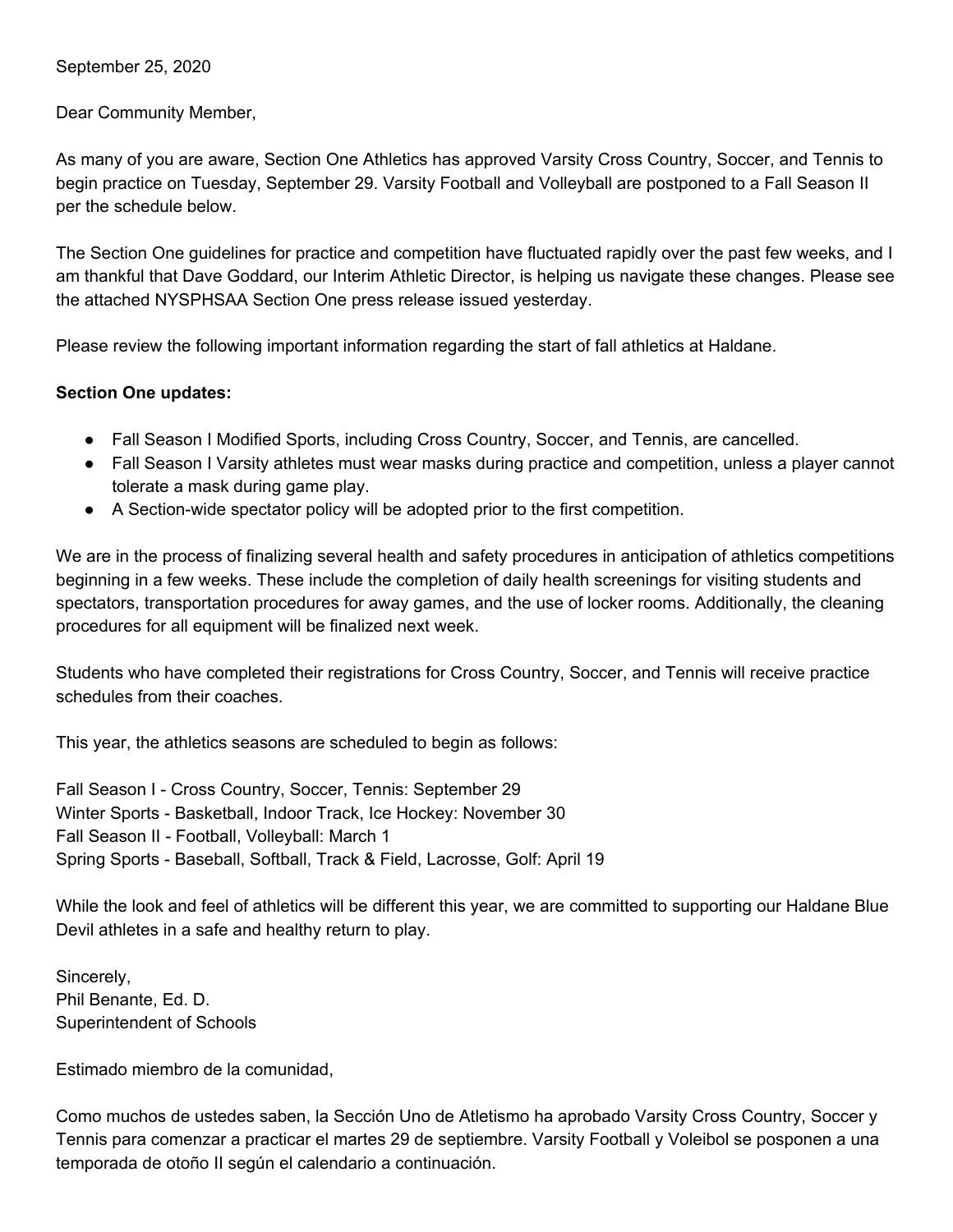Las pautas de la Sección Uno para la práctica y la competencia han fluctuado rápidamente durante las últimas semanas, y estoy agradecido de que Dave Goddard, nuestro Director Atlético Interino, nos esté ayudando a navegar estos cambios. Consulte el comunicado de prensa adjunto de la Sección Uno de la NYSPHSAA emitido ayer.

Revise la siguiente información importante sobre el inicio de los deportes de otoño en Haldane.

Actualizaciones de la sección uno:

Los deportes modificados de la temporada I de otoño, incluidos el campo a través, el fútbol y el tenis, están cancelados.

Los atletas del equipo universitario de la temporada de otoño I deben usar máscaras durante la práctica y la competencia, a menos que un jugador no pueda tolerar una máscara durante el juego. Se adoptará una política de espectadores para toda la Sección antes de la primera competencia.

Estamos en el proceso de finalizar varios procedimientos de salud y seguridad en previsión de las competencias de atletismo que comenzarán en unas pocas semanas. Estos incluyen la realización de exámenes de salud diarios para los estudiantes visitantes y los espectadores, los procedimientos de transporte para los juegos fuera de casa y el uso de los vestuarios. Además, los procedimientos de limpieza de todo el equipo finalizarán la próxima semana.

Los estudiantes que hayan completado sus inscripciones para Cross Country, Soccer y Tennis recibirán horarios de práctica de sus entrenadores.

Este año, las temporadas de atletismo están programadas para comenzar de la siguiente manera:

Temporada de otoño I: campo a través, fútbol, tenis: 29 de septiembre Deportes de invierno: baloncesto, pista cubierta, hockey sobre hielo: 30 de noviembre Temporada de otoño II - Fútbol, voleibol: 1 de marzo Deportes de primavera: béisbol, sóftbol, pista y campo, lacrosse, golf: 19 de abril

Si bien la apariencia del atletismo será diferente este año, estamos comprometidos a apoyar a nuestros atletas de Haldane Blue Devil en un regreso seguro y saludable al juego.

Sinceramente, Phil Benante, Ed. RE. Superintendente de escuelas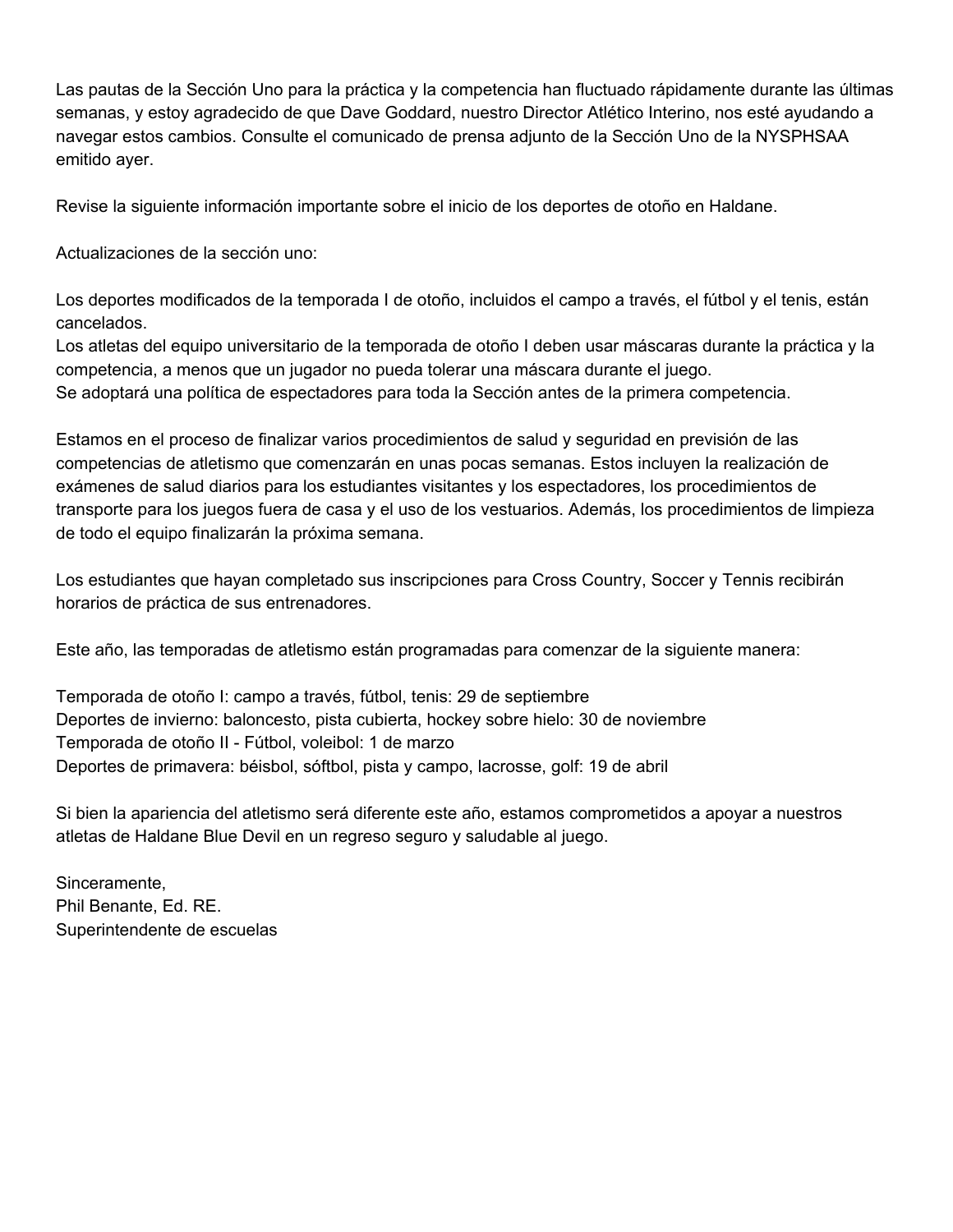

## **News Release**

**FOR IMMEDIATE RELEASE** September 24, 2020

**Contact:** Brian Howard, Director of Communications 914-592-4203 • bhoward@swboces.org

## **Section One Executive Committee continues planning for the upcoming start to Fall sports, Girls Swimming moved to Fall Season II**

**HARRISON, N.Y.** — On Wednesday, September 23<sup>rd</sup>, the Executive Committee of Section One, Inc., of the New York State Public High School Athletic Association (NYSPHSAA) met for the second time this school year and continued discussions pertaining to the start of the fall interscholastic athletics season. With a wide range of topics concerning the 82 member schools discussed, a number of proposals important to the region were voted upon.

Through consultation with the Girls Swimming & Diving Sport Chairpersons, local Athletic Administrators, and with the recommendation of the Section One Athletic Council, the Executive Committee approved the postponement of Girls Swimming & Diving. Driving the decision to move the Girls Swimming & Diving season to Fall Season II, beginning March  $1<sup>st</sup>$ , was the uncertainty surrounding the availability of pool facilities throughout the region.

The Section One Executive Committee accepted and approved the Athletic Council's recommendation to cancel the "Fall Season I" modified sports season. The support for this recommendation was the result of data collected from the Lower Hudson Valley Council of School Superintendents along with input from Athletic Administrators throughout Section One. During the traditional Fall season, individual districts will be permitted to facilitate intramural programs at the local level.